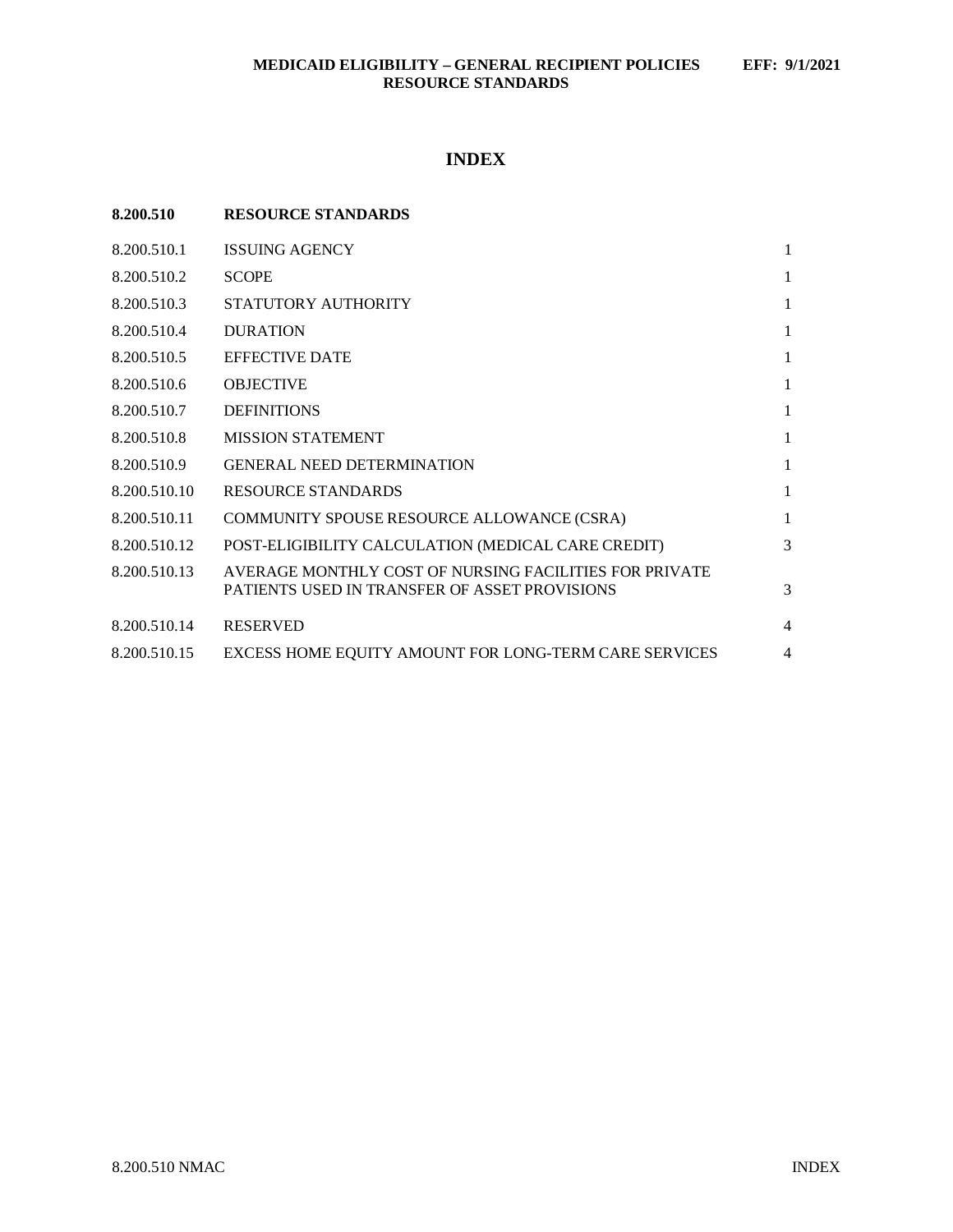### **TITLE 8 SOCIAL SERVICES CHAPTER 200 MEDICAID ELIGIBILITY - GENERAL RECIPIENT POLICIES RESOURCE STANDARDS**

<span id="page-1-0"></span>**8.200.510.1 ISSUING AGENCY:** New Mexico Human Services Department (HSD). [8.200.510.1 NMAC - Rp, 8.200.510.1 NMAC, 7/1/2015]

<span id="page-1-1"></span>**8.200.510.2 SCOPE:** The rule applies to the general public. [8.200.510.2 NMAC - Rp, 8.200.510.2 NMAC, 7/1/2015]

<span id="page-1-2"></span>**8.200.510.3 STATUTORY AUTHORITY:** The New Mexico medicaid program and other health care programs are administered pursuant to regulations promulgated by the federal department of health and human services under Title XIX of the Social Security Act as amended or by state statute. See Section 27-1-12 et seq. NMSA 1978.

[8.200.510.3 NMAC - Rp, 8.200.510.3 NMAC, 7/1/2015]

<span id="page-1-3"></span>**8.200.510.4 DURATION:** Permanent. [8.200.510.4 NMAC - Rp, 8.200.510.4 NMAC, 7/1/2015]

<span id="page-1-4"></span>**8.200.510.5 EFFECTIVE DATE:** July 1, 2015, unless a later date is cited at the end of a section. [8.200.510.5 NMAC - Rp, 8.200.510.5 NMAC, 7/1/2015]

<span id="page-1-5"></span>**8.200.510.6 OBJECTIVE:** The objective of this rule is to provide specific instructions when determining eligibility for the medicaid program and other health care programs. Generally, applicable eligibility rules are detailed in the medical assistance division (MAD) eligibility policy manual, specifically 8.200.400 NMAC, *General Medicaid Eligibility*. Processes for establishing and maintaining MAD eligibility are detailed in the income support division (ISD) general provisions 8.100 NMAC, *General Provisions for Public Assistance Programs*. [8.200.510.6 NMAC - Rp, 8.200.510.6 NMAC, 7/1/2015]

<span id="page-1-6"></span>**8.200.510.7 DEFINITIONS: [RESERVED]**

<span id="page-1-7"></span>**8.200.510.8 MISSION STATEMENT:** To transform lives. Working with our partners, we design and deliver innovative, high quality health and human services that improve the security and promote independence for New Mexicans in their communities.

[8.200.510.8 NMAC - Rp, 8.200.510.8 NMAC, 7/1/2015; A/E, 3/1/2017; A/E, 1/16/2020]

<span id="page-1-8"></span>**8.200.510.9 GENERAL NEED DETERMINATION:** To be eligible for medical assistance division (MAD) benefits, an applicant or recipient must meet specific resource and income standards based on eligibility category. [8.200.510.9 NMAC - Rp, 8.200.510.9 NMAC, 7/1/2015]

<span id="page-1-9"></span>**8.200.510.10 RESOURCE STANDARDS:** For specific information on liquid, non-liquid and countable resources, resource exclusions, deemed resources, resource transfers or trusts see specific medical assistance programs (MAP) eligibility categories. Standards for community spouse resource allowance, medical care credit calculations and average cost for nursing facility care are included in this section. [8.200.510.10 NMAC - Rp, 8.200.510.10 NMAC, 7/1/2015]

<span id="page-1-10"></span>**8.200.510.11 COMMUNITY SPOUSE RESOURCE ALLOWANCE (CSRA):** The CSRA standard varies based on when the applicant or recipient become institutionalized for a continuous period. The CSRA remains constant even if it was calculated prior to submission of a formal MAP application. If institutionalization began:

**A.** Between September 30, 1989 and December 31, 1989, the state maximum CSRA is \$30,000 and the federal maximum CRSA is \$60,000.

**B.** On or after January 1, 1990, the state minimum is \$31,290 and the federal maximum CSRA is \$62,580.

**C.** On or after January 1, 1991, the state minimum is \$31,290 and the federal maximum CSRA is \$66,480.

**D.** On or before January 1, 1992, the state minimum is \$31,290 and the federal maximum CSRA is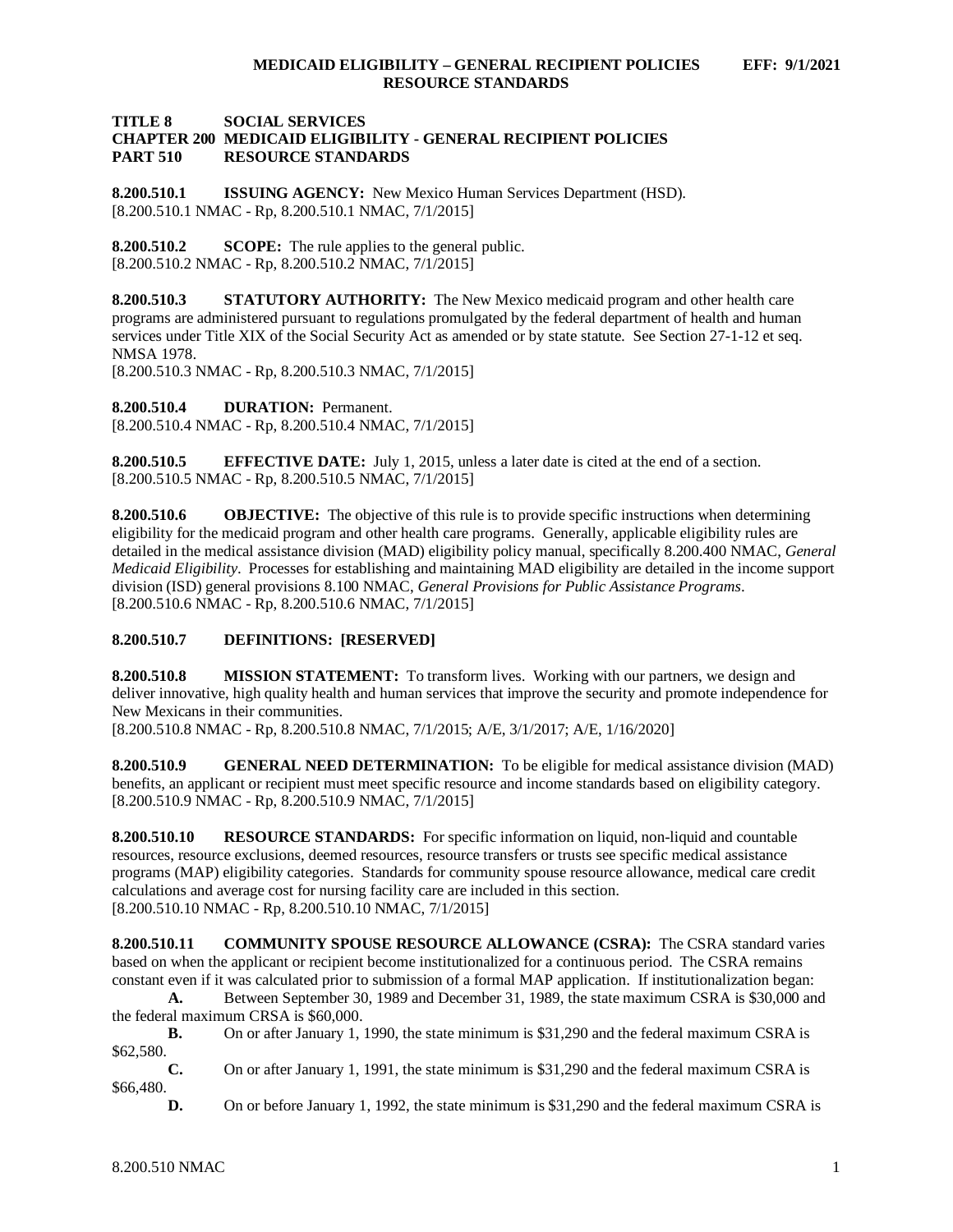# **MEDICAID ELIGIBILITY – GENERAL RECIPIENT POLICIES EFF: 9/1/2021 RESOURCE STANDARDS**

| \$68,700.                |                                                                                            |
|--------------------------|--------------------------------------------------------------------------------------------|
| Е.                       | On or after January 1, 1993, the state minimum is \$31,290 and the federal maximum CSRA is |
| \$70,740.<br>F.          | On or after January 1, 1994, the state minimum is \$31,290 and the federal maximum CSRA is |
| \$72,660.                |                                                                                            |
| G.                       | On or after January 1, 1995, the state minimum is \$31,290 and the federal maximum CSRA is |
| \$74,820.<br>Н.          | On or after January 1, 1996, the state minimum is \$31,290 and the federal maximum CSRA is |
| \$76,740.                |                                                                                            |
| I.<br>\$79,020.          | On or after January 1, 1997, the state minimum is \$31,290 and the federal maximum CSRA is |
| J.                       | On or after January 1, 1998, the state minimum is \$31,290 and the federal maximum CSRA is |
| \$80,760.                |                                                                                            |
| К.<br>\$81,960.          | On or after January 1, 1999, the state minimum is \$31,290 and the federal maximum CSRA is |
| L.                       | On or after January 1, 2000, the state minimum is \$31,290 and the federal maximum CSRA is |
| \$84,120.<br>М.          | On or after January 1, 2001, the state minimum is \$31,290 and the federal maximum CSRA is |
| \$87,000.                |                                                                                            |
| N.                       | On or after January 1, 2002, the state minimum is \$31,290 and the federal maximum CSRA is |
| \$89,280.<br>О.          | On or after January 1, 2003, the state minimum is \$31,290 and the federal maximum CSRA is |
| \$90,660.                |                                                                                            |
| Р.<br>\$92,760.          | On or after January 1, 2004, the state minimum is \$31,290 and the federal maximum CSRA is |
| Q.                       | On or after January 1, 2005, the state minimum is \$31,290 and the federal maximum CSRA is |
| \$95,100.                |                                                                                            |
| R.<br>\$99,540.          | On or after January 1, 2006, the state minimum is \$31,290 and the federal maximum CSRA is |
| S.                       | On or after January 1, 2007, the state minimum is \$31,290 and the federal maximum CSRA is |
| \$101,640.<br>т.         | On or after January 1, 2008, the state minimum is \$31,290 and the federal maximum CSRA is |
| \$104,400.               |                                                                                            |
| U.                       | On or after January 1, 2009, the state minimum is \$31,290 and the federal maximum CSRA is |
| \$109,560.<br>V.         | On or after January 1, 2010, the state minimum is \$31,290 and the federal maximum CSRA    |
| remains \$109,560.       |                                                                                            |
| W.<br>remains \$109,560. | On or after January 1, 2011, the state minimum is \$31,290 and the federal maximum CSRA    |
| Х.                       | On or after January 1, 2012, the state minimum is \$31,290 and the federal maximum CSRA is |
| \$113,640.               |                                                                                            |
| Υ.<br>\$115,920.         | On or after January 1, 2013, the state minimum is \$31,290 and the federal maximum CSRA is |
| Z.                       | On or after January 1, 2014, the state minimum is \$31,290 and the federal maximum CSRA is |
| \$117,240.<br>AA.        | On or after January 1, 2015, the state minimum is \$31,290 and the federal maximum CSRA is |
| \$119,220.               |                                                                                            |
| BB.<br>\$119,220.        | On or after January 1, 2016, the state minimum is \$31,290 and the federal maximum CSRA is |
| CC.                      | On or after January 1, 2017, the state minimum is \$31,290 and the federal maximum CSRA is |
| \$120,900.               |                                                                                            |
| DD.<br>\$123,600.        | On or after January 1, 2018, the state minimum is \$31,290 and the federal maximum CSRA is |
| EE.                      | On or after January 1, 2019, the state minimum is \$31,290 and the federal maximum CSRA is |
| \$126,420.<br>FF.        | On or after January 1, 2020, the state minimum is \$31,290 and the federal maximum CSRA is |
|                          |                                                                                            |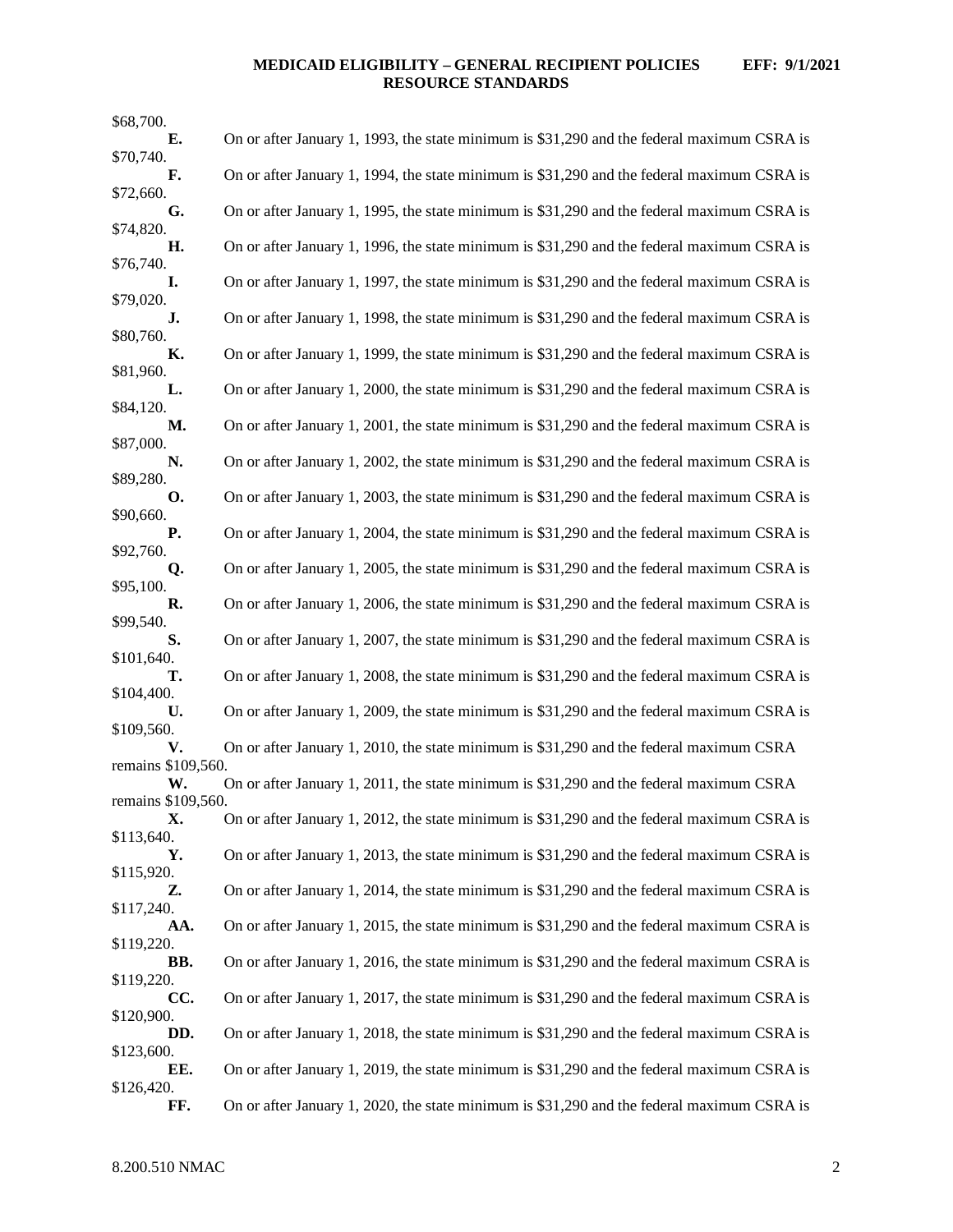\$128,640.

**GG.** On or after January 1, 2021, the state minimum is \$31,290 and the federal maximum CSRA is \$130,380.

[8.200.510.11 NMAC - Rp, 8.200.510.11 NMAC, 7/1/2015; A/E, 1/1/2016; A/E, 3/1/2017; A/E, 8/30/2018; A/E, 4/11/2019; A, 7/30/2019; A/E, 8/11/2020; A, 12/15/2020; A/E, 4/1/2021; A, 9/1/2021]

<span id="page-3-0"></span>**8.200.510.12 POST-ELIGIBILITY CALCULATION (MEDICAL CARE CREDIT):** Apply applicable deductions in the order listed below when determining the medical care credit for an institutionalized spouse.<br>DEDUCTION AMOUNT **DEDUCTION**<br>**A.** Person

- Personal needs allowance for institutionalized spouse: July 1, 2020  $\$76$
- **B.** Minimum monthly maintenance needs allowance (MMMNA): July 1, 2020  $\frac{$2,155}{ }$

**C.** The community spouse monthly income allowance (CSMIA) is calculated by subtracting the community spouse's gross income from the MMMNA:

**(1)** If allowable shelter expenses of the community spouse exceeds the minimum allowance then deduct an excess shelter allowance from community spouse's income that includes: expenses for rent; mortgage (including interest and principal); taxes and insurance; any maintenance charge for a condominium or cooperative; and an amount for utilities (if not part of maintenance charge above); use the standard utility allowance (SUA) deduction used in the food stamp program for the utility allowance.

July  $1, 2020$  \$646

**(2)** Excess shelter allowance may not exceed the maximum:

| (a) | Jan. 1, 2021 | \$1,105 |
|-----|--------------|---------|
| (b) | July 1, 2020 | \$1,062 |
| (c) | Jan. 1, 2020 | \$1,103 |
| (d) | July 1, 2019 | \$1,047 |
|     |              |         |

**D.** Any extra maintenance allowance ordered by a court of jurisdiction or a state administrative hearing officer.

**E.** Dependent family member income allowance (if applicable) calculated as follows: 1/3 X MMMNA - dependent member's income).<br> **F.** Non-covered medical ex

**F.** Non-covered medical expenses.<br>**G.** The maximum total of the comm

The maximum total of the community spouse monthly income allowance and excess shelter deduction may not exceed \$3,260.

[8.200.510.12 NMAC - Rp, 8.200.510.12 NMAC, 7/1/2015; A/E, 3/1/2017; A/E. 8/30/2018; A/E, 4/11/2019; A, 7/30/2019; A/E, 1/16/2020; A/E, 8/11/2020; A, 12/15/2020; A/E, 4/1/2021; A, 9/1/2021]

#### <span id="page-3-1"></span>**8.200.510.13 AVERAGE MONTHLY COST OF NURSING FACILITIES FOR PRIVATE PATIENTS USED IN TRANSFER OF ASSET PROVISIONS:** Costs of care are based on the date of application registration.<br>
DATE **DATE AVERAGE COST PER MONTH**

|                |                                         | <u>AVERIOL CODI I LI</u> |
|----------------|-----------------------------------------|--------------------------|
| A.             | July 1, 1988 - Dec. 31, 1989            | $$1,726$ per month       |
| <b>B.</b>      | Jan. 1, 1990 - Dec. 31, 1991            | $$2,004$ per month       |
| $\mathbf{C}$ . | Jan. 1, 1992 - Dec. 31, 1992            | $$2,217$ per month       |
| D.             | Effective July 1, 1993, for application | $$2,377$ per month       |
|                | register on or after Jan. 1, 1993       |                          |
| E.             | Jan. 1, 1994 - Dec. 31, 1994            | $$2,513$ per month       |
| F.             | Jan. 1, 1995 - Dec. 31, 1995            | \$2,592 per month        |
| G.             | Jan. 1, 1996 - Dec. 31, 1996            | $$2,738$ per month       |
| Н.             | Jan. 1, 1997 - Dec. 31, 1997            | $$2,889$ per month       |
| Ι.             | Jan. 1, 1998 - Dec 31, 1998             | $$3,119$ per month       |
| J.             | Jan. 1, 1999 - Dec. 31, 1999            | $$3,429$ per month       |
| К.             | Jan. 1, 2000 - Dec. 31, 2000            | $$3,494$ per month       |
| L.             | Jan. 1, 2001 - Dec. 31, 2001            | $$3,550$ per month       |
| М.             | Jan. 1, 2002 - Dec. 31, 2002            | $$3,643$ per month       |
| N.             | Jan. 1, 2003 - Dec. 31, 2003            | \$4,188 per month        |
| <b>O.</b>      | Jan. 1, 2004 - Dec. 31, 2004            | $$3,899$ per month       |
| <b>P.</b>      | Jan. 1, 2005 - Dec. 31, 2005            | $$4,277$ per month       |
|                |                                         |                          |